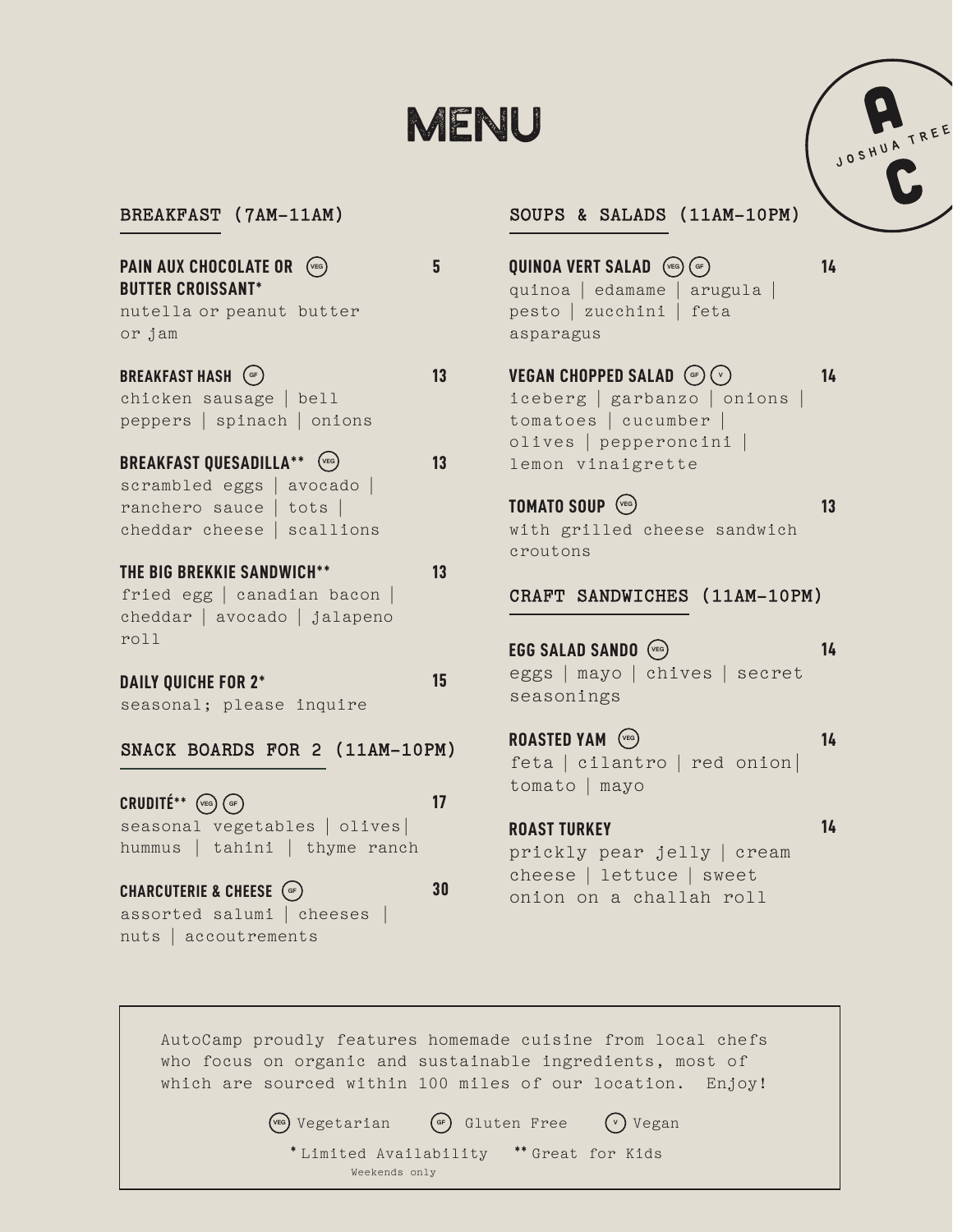### MAINS (11AM-10PM)

| <b>MEATBALLS</b>                                | 15 | Seasonal, chef-prepared                                    |    |
|-------------------------------------------------|----|------------------------------------------------------------|----|
| beef $ $ pork $ $ tomato sauce $ $              |    | meals that are ready to                                    |    |
| $ricotta$   parmesan                            |    | heat up on your own camp-<br>fire. Each kit comes with Mr. |    |
| <b>LASAGNA BOLOGNESE</b>                        | 18 | Lyons famous Mac & Cheese,                                 |    |
| 6-hour veal and prosciutto                      |    | Quinoa Vert Salad, Indio                                   |    |
| bolognese parmesan                              |    | Corn Salsa, AutoCamp                                       |    |
|                                                 |    | Signature Smore's Kit.                                     |    |
| <b>CHICKEN POT PIE</b>                          | 17 |                                                            |    |
| cream sauce   vegetables                        |    | <b>GRASS FED NEW YORK STEAK</b>                            | 85 |
| chicken   light flaky crust                     |    | two 80z Angus NY Strip                                     |    |
|                                                 |    | Steaks                                                     |    |
| <b>PULLED PORK PLATE</b>                        | 18 |                                                            |    |
| 8oz pork   4oz mac & cheese                     |    | <b>ORGANIC CHICKEN</b>                                     | 79 |
| white bread   pickles   BBQ                     |    | two organic boneless,                                      |    |
| sauce                                           |    | skinless chicken breasts                                   |    |
| SIDES (11AM-10PM)                               |    | CAULIFLOWER (VEG)                                          | 79 |
|                                                 |    | two cauliflower heads $ $                                  |    |
|                                                 |    | capers   parmesan   crushed                                |    |
| <b>MAC &amp; CHEESE</b>                         | 5  | chili flakes                                               |    |
| <b>COLESLAW (VINEGAR BASED)</b>                 | 5  |                                                            |    |
| <b>CORNBREAD (W/BUTTER &amp; HONEY ON SIDE)</b> |    |                                                            |    |

BBQ KITS (11AM-10PM)

### SWEET TREATS (11AM-10PM)

| <b>SMORE'S KIT</b><br>Our curated classic.<br>two chocolate bars   six jumbo marshmallows   two packets<br>of graham crackers | 15 |
|-------------------------------------------------------------------------------------------------------------------------------|----|
| CHOCOLATE BRICK CAKE (VEG)<br>dense chocolate cake   whipped cream   chocolate sauce<br>compote                               |    |
| <b>BANANA PUDDING</b><br>ripe banana   cream   vanilla wafers                                                                 | 8  |
| MCCONNELL'S ICE CREAM PINTS (GF)                                                                                              | 14 |

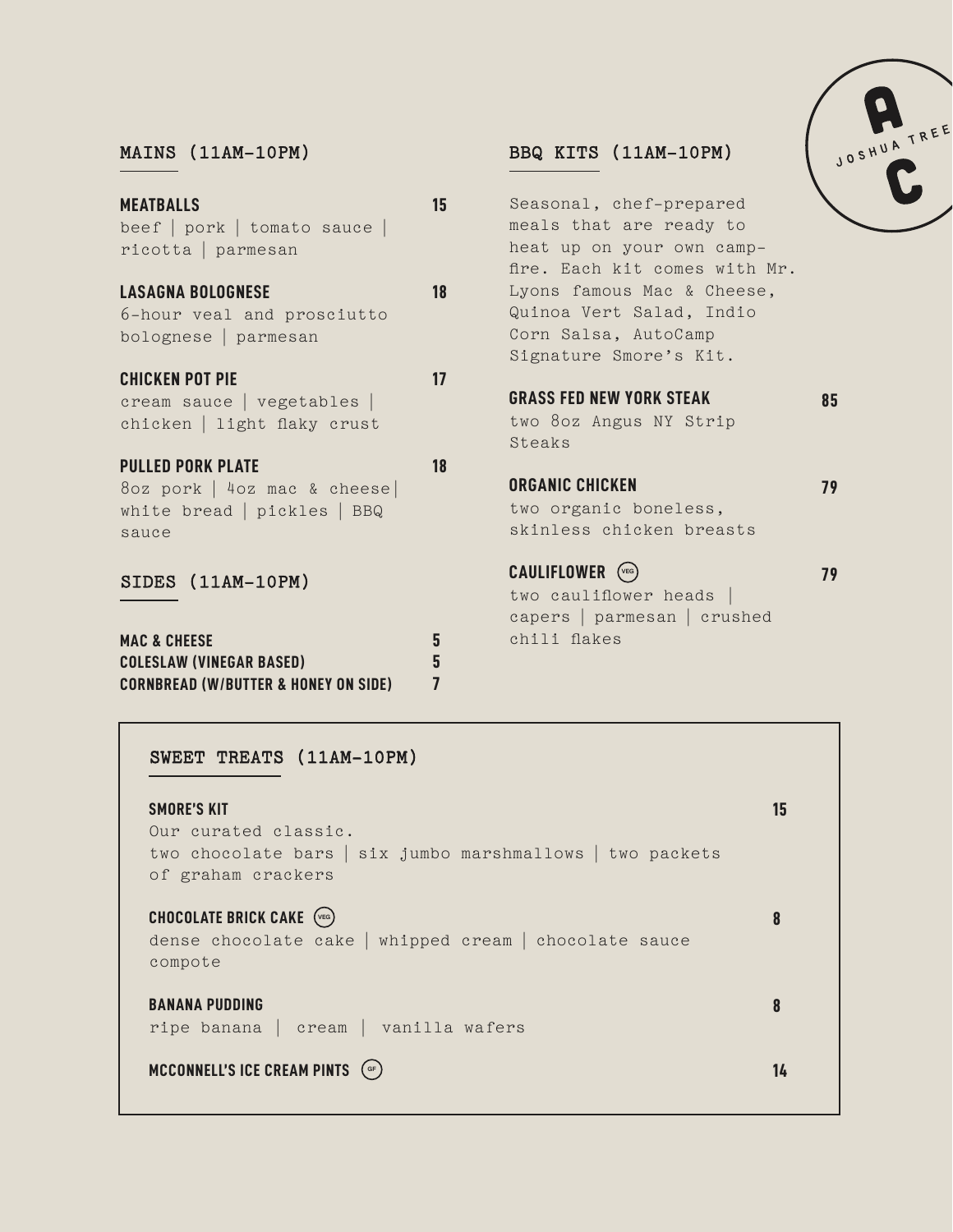# MENU

# TEA

| ARTISANAL TEA BY LEAVES & FLOWERS BERKELEY, CA                                                |      |
|-----------------------------------------------------------------------------------------------|------|
| DEEP BREAKFAST a blend of Chinese and Indian<br>black single origin tea                       | 3.75 |
| SEACLOUD green tea [ flavors of almond &<br>fresh dew                                         | 3.75 |
| SLEEP TEA skullcap   chamomile   catnip   3.75<br>chrysanthemum   california poppy   lavender |      |
| VAN VAN lemongrass   orange peel  <br>$cinnamon$ ginger                                       | 3.75 |

LOCALLY ROASTED DRIP COFFEE COFFEE BY CANYON COFFEE Drip & Decaf - Complimentary

## **AUTOCAMP**